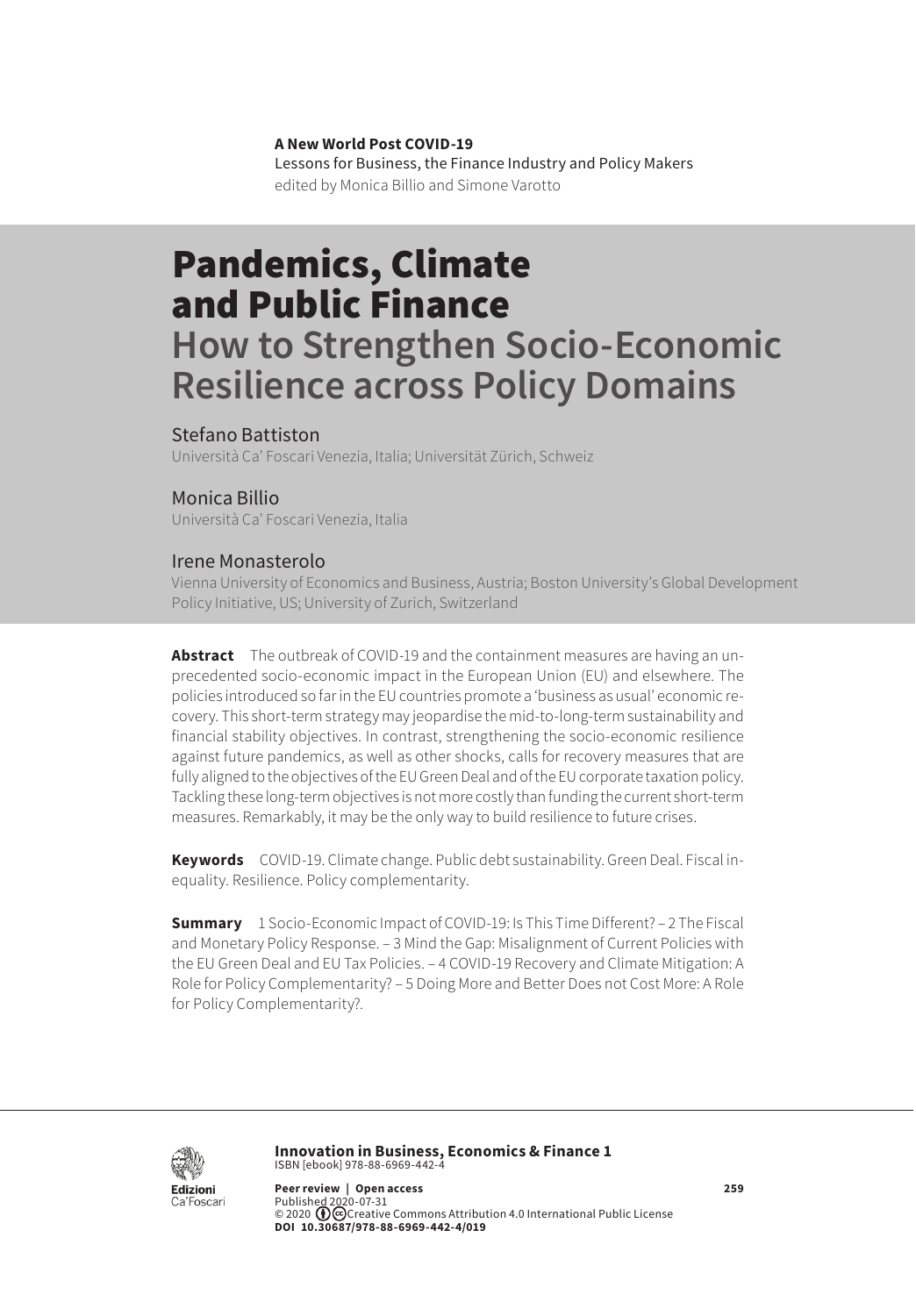#### <span id="page-1-0"></span>1 Socio-Economic Impact of COVID-19: Is This Time Different?

**Unprecedented socio-economic impact. Yet, are estimates too optimistic?** The COVID-19 health crisis is playing a main role in today's policy, business and financial discussion. The COVID-19 epidemics' death and infection toll, and the measures (such as lockdown and social distancing) taken to mitigate it, are expected to drive major fiscal and macroeconomic impacts globally. In April 2020, the International Monetary Fund (IMF) in its World Economic Outlook (IMF 2020) projected the global economy to contract sharply by -3% in 2020, much worse than during the 2008-09 financial crisis. Current impact and estimates of future impact are already very large. Yet, the estimates elaborated by the World Bank and the IMF are likely to be optimistic because they are based on the assumption that Gross Value Added of sectors such as tourism, remittance, and export will return to pre-COVID-19 levels by 2021.

**Cascading shocks from local to global.** The measures introduced to contain the COVID-19 pandemic affected international and domestic demand triggering immediate demand and supply shocks on the local economy. In addition, they can induce cascading effects in the global economy and can be then transmitted to the financial sector with implications on financial stability. The COVID-19-induced economic crisis could lead to a new liquidity crisis and higher cost of debt, affecting public debt sustainability and inequality, in particular in low-income and emerging countries (Gallagher 2020). In turn, inequality contributes to accrue the COVID-19 crisis and its effects on the socio-economic and financial conditions (Ahmed et al. 2020). Further, FAO<sup>1</sup> highlighted that the pandemic has increased the risk of food crises in 53 countries (representing 113 million people), many of which are already experiencing acute severe food insecurity. Similar food crises are likely in vulnerable communities already exposed to other crises (e.g. the Desert Locust outbreak in the Horn of Africa),<sup>2</sup> in Small Islands Developing States that depend on primary exports and tourism, and in countries relying on remittances.

**Is this time different?** The COVID-19 crisis is the first large and global shock originating in the real economy since WWII and spreading to the financial sector. Specific to this shock is that it has hit, at the same time, both the external and the internal demand sides of many countries for several months. In particular, shocks on tourism demand,

Contributions: all authors contributed to the development of the paper idea and to address the editor's comments. Stefano Battiston and Irene Monasterolo wrote the paper.

<sup>1</sup> <http://www.fao.org/2019-ncov/q-and-a/impact-on-food-and-agriculture/en/>.

<sup>2</sup> <http://www.fao.org/news/story/en/item/1258877/icode/>.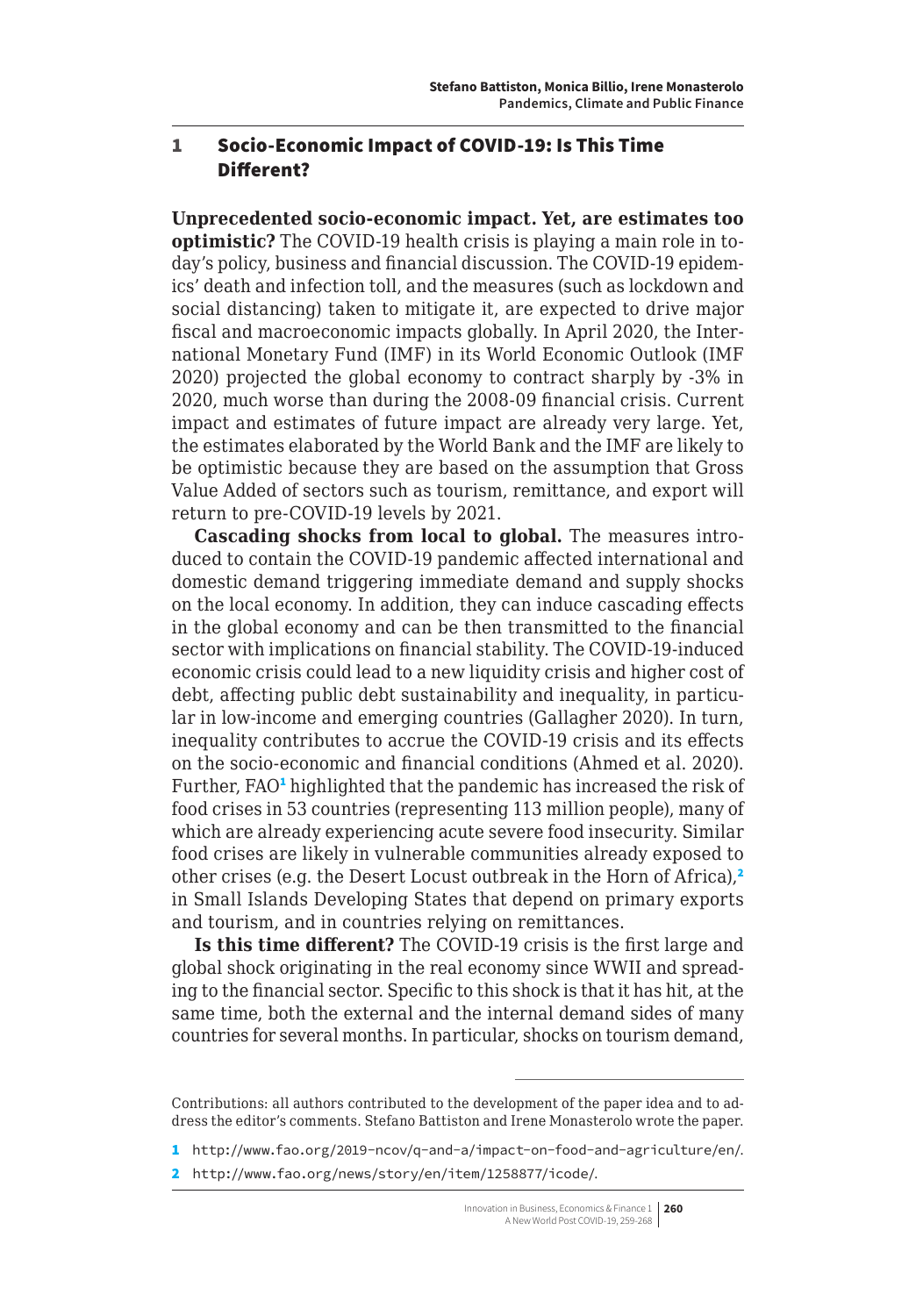<span id="page-2-0"></span>export prices and remittances affected firms' production, employment, nominal wages and households' income. The shock on internal demand was then amplified by domestic lockdown measures, triggering selfreinforcing supply and demand side dynamics. There has been a loss of social, intellectual and financial capital. For instance, when a substantial number of firms, large and small, default, and production stalls for a few months, an important portion of a country's economic infrastructure may become severely compromised. This is in stark contrast with the estimates of standard economic models where shocks are idiosyncratic and their impact is fully reversible. In contrast, the socioeconomic impact of the COVID-19 shock appears to be persistent and self-reinforcing, as analysed more in detail below.

#### 2 The Fiscal and Monetary Policy Response

In this section, we report on the main policy measures introduced by several countries to mitigate the socio-economic impact of the COVID-19 shock, and will focus on fiscal and monetary policies introduced in the EU. This information serves as background for the policy analysis in Section 3.

**A wide range of proposals to finance the recovery.** It has been recently highlighted that the speed and duration of the COVID-19 economic recovery will depend on the breadth and scope of emergency government funding (Toporowski, Calvert Jump 2020). In this regard, several proposals to finance the COVID-19 recovery have been put forward, including: *coronavirus bonds*<sup>3</sup> and a *Covid Credit Line*<sup>4</sup> within the European Stability Mechanism (in Bénassy-Quéré et al. 2020); enhanced central banks' purchasing programmes; *liquidity lifelines*  (Brunnermeier et al. 2020) to overcome firms' liquidity shortages; central banks' helicopter money (Couppey-Soubeyran 2020; Galí 2020); and the expansion of the role and scope of international financial institutions such as the European Investment Bank (EIB) in the EU.

**Fiscal policies.** Governments both in high-income and developing countries have introduced various forms of fiscal policies. These include increased healthcare spending, reduction or deferred payment of some taxes, credit support guarantees to companies, expansion of unemployment benefits and income support, payroll support to the affected sectors (such as tourism) just to name a few. Such measures have contributed to smoothing the negative impacts of the COVID-19 lockdown measures on demand and supply (Monasterolo, Billio, Battiston 2020). The breadth and scope of the measures vary

<sup>3</sup> A proposal by Giavazzi, Tabellini 2020.

<sup>4</sup> A proposal by Bénassy-Quéré et al. 2020.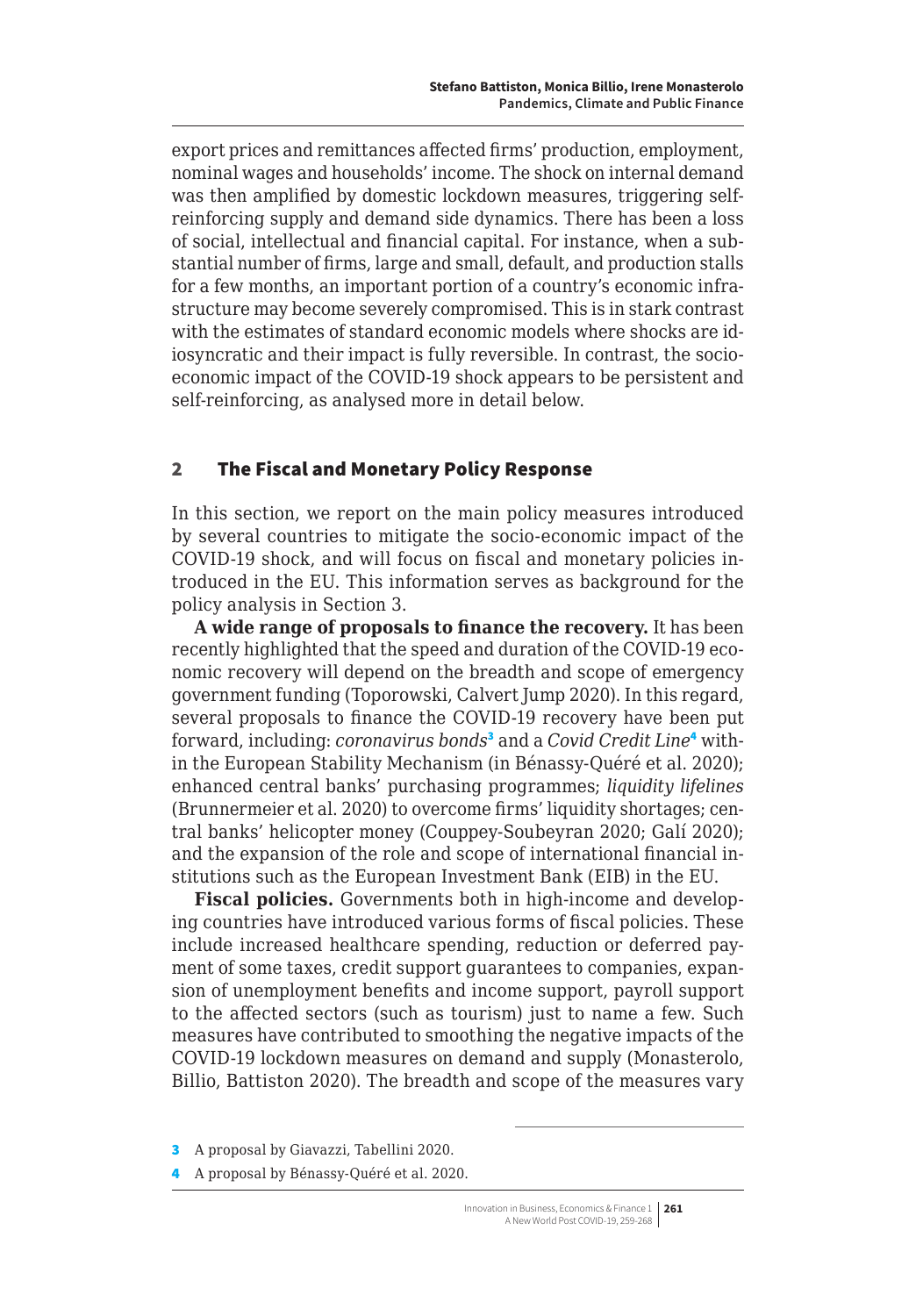significatively across countries. In low income and emerging countries, the level of government spending ranged from 0.5% of GDP in Kenya to over 5% of GDP in the Philippines, dwarfing the financial support provided by development banks (e.g. the World Bank) during the COVID-19 crisis. In contrast, in advanced economies, COVID-19 fiscal spending was the highest in Germany, where it reached 12% of (2019) GDP, followed by the US (9.1%), Japan (7%), the UK (4.5%) and China (4%). In the EU, the European Commission (EC) launched:

- 1. a  $£540$  billion support to the EU member states via the European Stability Mechanism (ESM) (up to 2% of 2019 GDP for each euro area country, based on existing precautionary estimates) to finance health related spending;
- 2.  $\epsilon$ 25 billion in government guarantees to the European Investment Bank (EIB) to provide up to €200 billion of financial support to corporations, and a €100 billion temporary loan-based instrument (SURE) to protect workers and jobs.
- 3. In addition, €37 billion of the EU Budget (about and 0.3% of 2019 EU27 GDP) was mobilised to extend the scope of the EU Solidarity Fund to incentivize banks to provide liquidity to small and medium enterprises and mid caps (as a guarantee to the European Investment Fund). Further, it is also aimed to support *credit holidays* to crisis-affected debtors, and to provide macro-financial assistance to ten countries included in the EU Enlargement and Neighborhood Partnership.<sup>5</sup>
- 4. The EC also enabled EU member states to compensate companies for the damage directly caused by COVID-19, including measures in sectors such as aviation and tourism. Overall, the national liquidity measures, including schemes approved under temporary, flexible, EU State Aid rules, could lead to support funding up to a total of  $E2.9$  trillion.

**Monetary policies**. Given the low interest rate environment, central banks around the world have engaged in asset purchasing programmes, refinancing operations, and foreign exchange operations. For example, the ECB has taken action on several fronts: it has (i) expanded the asset purchase programme of private and public sector securities (Pandemic Emergency Purchase Program, PEPP) to € 1.35 trillion until at least June 2021; (ii) revised the Non-Performing Loans and prudential floor to banks' current minimum capital requirements; (iii) provided more favourable terms and new liquidity facilities within the existing targeted longer-term refinancing operations and a new liquidity facility (PELTRO) of non-targeted Pandemic Emergency Longer-Term Refinancing Operations; (iv) grandfathered

<sup>5</sup> [https://ec.europa.eu/neighbourhood-enlargement/node\\_en](https://ec.europa.eu/neighbourhood-enlargement/node_en).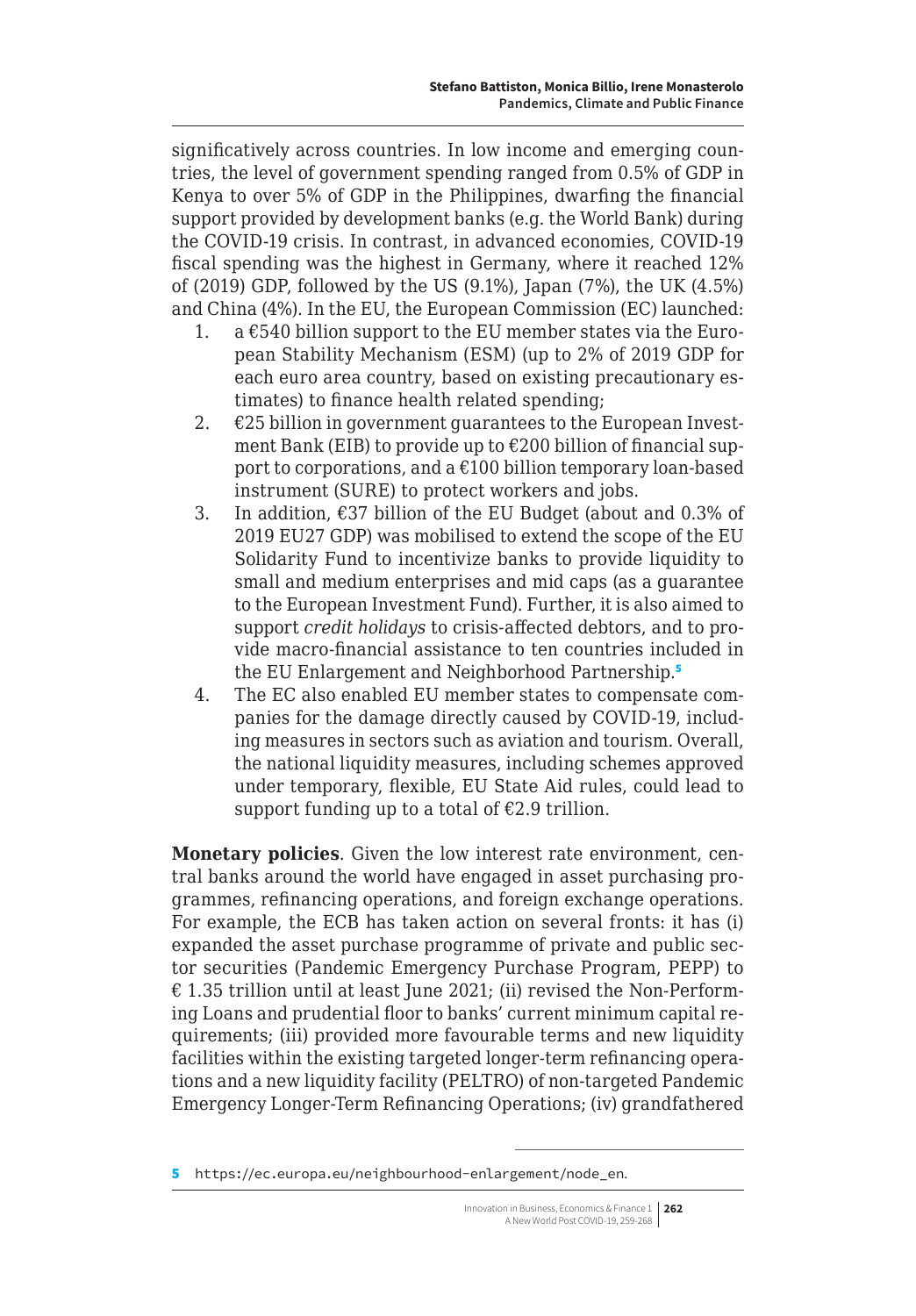<span id="page-4-0"></span>until September 2021 the eligibility of marketable assets used as collateral in Eurosystem credit operations falling below current minimum credit quality requirements of 'BBB-'; (v) expanded the range of eligible assets under the CSPP, and relaxed collateral standards for Eurosystem refinancing operations (MROs, LTROs, TLTROs) to include Greek sovereign bonds; (vi) allowed institutions<sup>6</sup> to operate temporarily below the Pillar 2 Guidance (P2G) with regard to the capital conservation buffer and the liquidity coverage ratio (LCR) of the Basel III agreement on bank regulation.

#### 3 Mind the Gap: Misalignment of Current Policies with the EU Green Deal and EU Tax Policies

**Climate action.** The policy measures discussed above could help to mitigate the effects of the lockdown and help the economy to bounce back in the short-term. However, in the long term, they could also negatively impact on the achievement of the global climate targets (i.e. the Paris Agreement aimed to keep the global temperature increase below 2 degrees Celsius with respect to pre-industrial times) and the objectives of the EC Sustainable Finance Action Plan,<sup>7</sup> aimed to align finance to sustainability. Achieving these objectives is also at the heart of the 2019 EU Green Deal program.<sup>8</sup> **Fiscal measures** that provide tax reductions or exemptions to firms that either base their profits on fossil fuels or carbon intensive activities (e.g. fossil fuels extraction, traditional automotive), without any conditionality (e.g. on the decarbonization of their business), contribute to the misalignment of the economies with respect to the climate targets and objectives of the EU Green Deal programme. This, in turn, makes the risk of carbon stranded assets<sup>9</sup> more material. Indeed, as shown by Battiston et al. (2017), investors' portfolios are largely exposed to carbon stranded assets and, more generally, to *Climate Policy Relevant Sectors* (CPRS i.e. sectors of economic activity that are affected positively or negatively by a late and sudden transition to a low-carbon economy).

CPRS represent also a large share of the ECB's expansionary **monetary policy** as already shown in the context of the ECB's CSPP QE (Battiston, Monasterolo 2019). There is a debate on whether the ECB

<sup>6</sup> [https://www.ecb.europa.eu/press/pr/date/2020/html/ecb.pr200312~45417d8643.](https://www.ecb.europa.eu/press/pr/date/2020/html/ecb.pr200312~45417d8643.en.html) [en.html](https://www.ecb.europa.eu/press/pr/date/2020/html/ecb.pr200312~45417d8643.en.html).

<sup>7</sup> [https://ec.europa.eu/info/business-economy-euro/banking-and-finance/](https://ec.europa.eu/info/business-economy-euro/banking-and-finance/sustainable-finance_en) [sustainable-finance\\_en](https://ec.europa.eu/info/business-economy-euro/banking-and-finance/sustainable-finance_en).

<sup>8</sup> [https://ec.europa.eu/info/strategy/priorities-2019-2024/european-green](https://ec.europa.eu/info/strategy/priorities-2019-2024/european-green-deal_en)[deal\\_en](https://ec.europa.eu/info/strategy/priorities-2019-2024/european-green-deal_en).

<sup>9</sup> Stranded assets are assets subject to write-downs or devaluations caused by new climate policies (see van der Ploeg, Rezai 2020).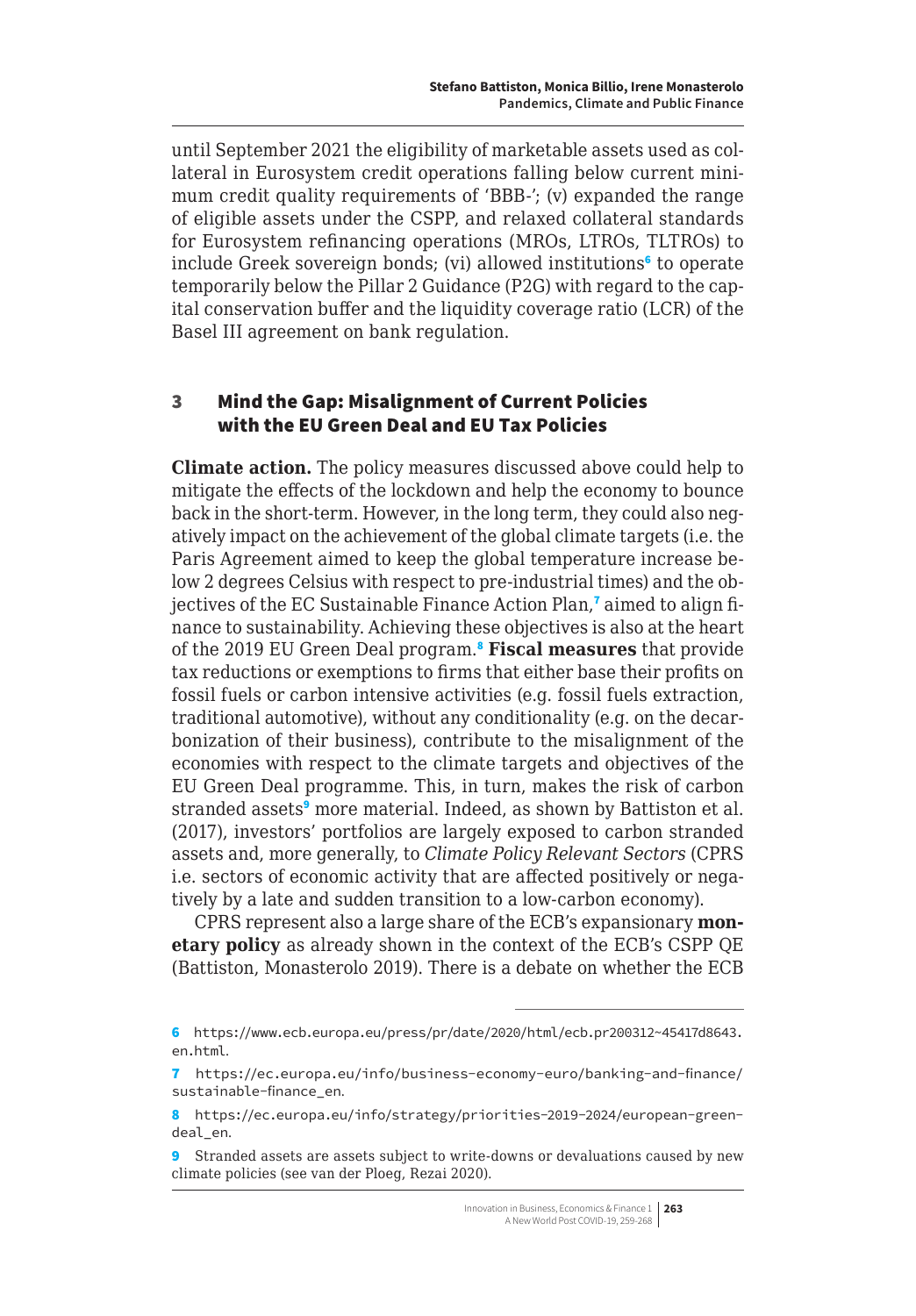<span id="page-5-0"></span>should signal the importance of decarbonizing portfolios to support the EU Green Deal programme. This would contribute to rewarding the firms that demonstrates progress in the low-carbon transition relative to their own sector of economic activity, rather than only penalising all carbon intensive firms.

The misalignment of asset purchases contributes to (i) widen the gap between the COVID-19 recovery and the governments' climate pledges (e.g. the Paris Agreement and the Green Deal programme in the EU), (ii) foster the realisation of carbon stranded assets in the economy, (iii) reverse years of 'signalling' by central banks and financial regulators engaged in supporting climate related financial disclosure, e.g. within the premises of the Network for Greening the Financial System (NGFS) (NGFS 2019). Further, by reducing capital requirements for credit institutions, and by revising the Non-Performing Loans regulation, without conditioning these measures to countercyclical capital accumulation and to the decarbonization of their balance sheets, the recovery measures counteract the regulatory efforts introduced after the 2008 financial crisis aimed to strengthen financial stability.

### 4 COVID-19 Recovery and Climate Mitigation: A Role for Policy Complementarity?

An approach to operationalize EU solidarity in response to the COVID-19 crisis, while exploiting ways to address the impending climate crisis, has been proposed by Monasterolo and Volz (2020). For EU member states with low fiscal space and high debt, financing the COVID-19 response is perceived to have higher priority than the EU's climate targets. The proposal foresees the coordinated issuance of COVID-related bonds by the EC as well as Green Deal bonds by the EIB. The EC issues COVID crisis-conditioned bonds, available for purchase by private and public investors. The bonds proceeds are to be used exclusively for funding an immediate response across the Union to alleviate the socio-economic impact of the pandemic. At the same time, the EIB issues new Green Deal bonds that support projects in the COVID-19 recovery phase via structural investments aligned with the Green Deal carbon neutrality targets. The Green Deal bonds could be used to finance both climate-aligned private investments as well as strategic pan-EU infrastructure investment, at low cost, to support the recovery phase in all member countries. The proposal by Monasterolo and Volz has three interesting features. First, it provides a 'common debt instrument' that does not generate a moral hazard by individual member countries (since it is conditional to the COVID-19 response). Second, it would avoid compromises between using scarce national finances for either the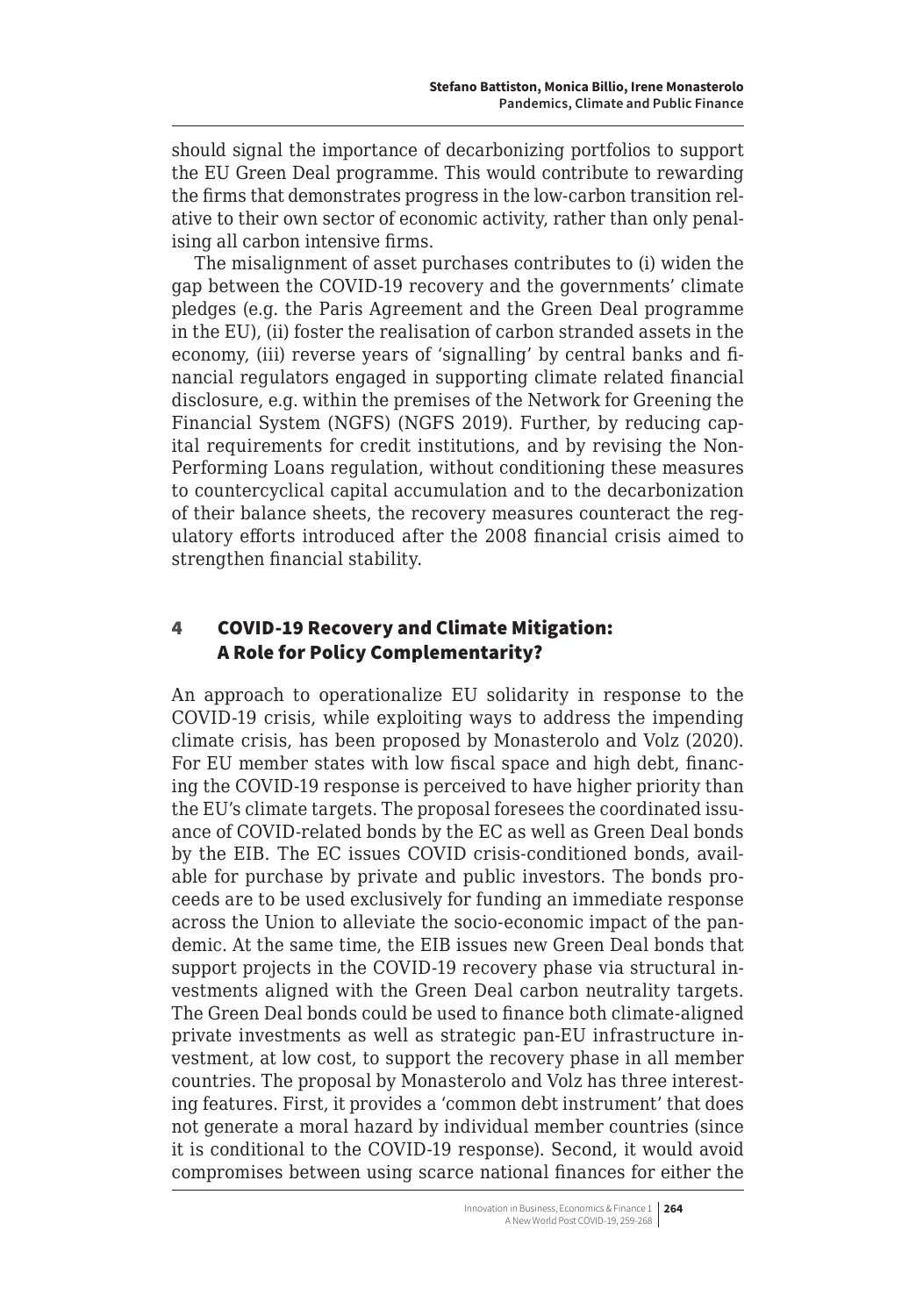COVID-19 response measures or Green Deal investments. This would ease the public debt burden of member states, thus preserving financial stability at the individual country and Eurozone level. Third, it would foster a deeper integration of EU institutions and coherence of EU funding programmes with the Green Deal objectives. This would open the way to a responsible shared management of these funding programmes and objectives among member states and generations.

**Deepening fiscal inequality: why it matters for public debt sustainability.** An important debate is emerging about the relation between taxation policies and the economic recovery. Many firms that are benefitting from fiscal measures introduced in EU countries belong to holdings or groups which have fiscal residency in countries with very low effective tax rates (such as The Netherlands, Luxembourg, Ireland or Switzerland).<sup>10</sup> Using a wide range of legal strategies, multinational enterprises are able to shift profits from the country where the revenues are generated to a country with a very low effective tax rate. The problem is well-known and long standing. In the aftermath of the 2009 financial crisis, because of the strain on public finances, an OECD/G20 project called "Base Erosion and Profit Shifting" (BEPS)<sup>11</sup> was created. "Multinational enterprises exploit gaps and mismatches in the international tax rules to artificially shift profits to low or no tax jurisdictions and avoid paying their fair share of tax".<sup>12</sup> When these strategies are legal, the practice goes under the name of *tax avoidance*. The 2016 Panama Papers scandals led to renewed efforts in the EU on combating tax avoidance. Remarkably, the Public-Country-by-Country Reporting (CBCR) directive was rejected by the EU Council thanks to the vote of the member states with low taxation regimes. The directive would have mandated multinational companies to disclose key fiscal financial information of their subsidiaries by country (Garicano 2019).

In the context of the COVID-19 recovery, there is a concern that firms benefitting from public aid in a country in which they generate revenues will avoid taxation by shifting elsewhere their profits. The phenomenon results in an unintended cross-border subsidy and contributes to increasing the inequality between countries. In the EU, this phenomenon is particularly relevant because it works against the EU Cohesion Policy, which represents now the largest item on the EU budget. The aim of the EU Cohesion policy is to narrow the inequality gap by fostering the economic convergence of EU regions. It is important to notice that all EU countries, including those with

<sup>10</sup> For a review of the top ten tax haven see e.g. Zuckman, Wright 2018.

<sup>11</sup> [https://www.oecd.org/about/impact/combatinginternationaltaxavoid](https://www.oecd.org/about/impact/combatinginternationaltaxavoidance.htm)[ance.htm](https://www.oecd.org/about/impact/combatinginternationaltaxavoidance.htm).

<sup>12</sup> Cf. footnote 9.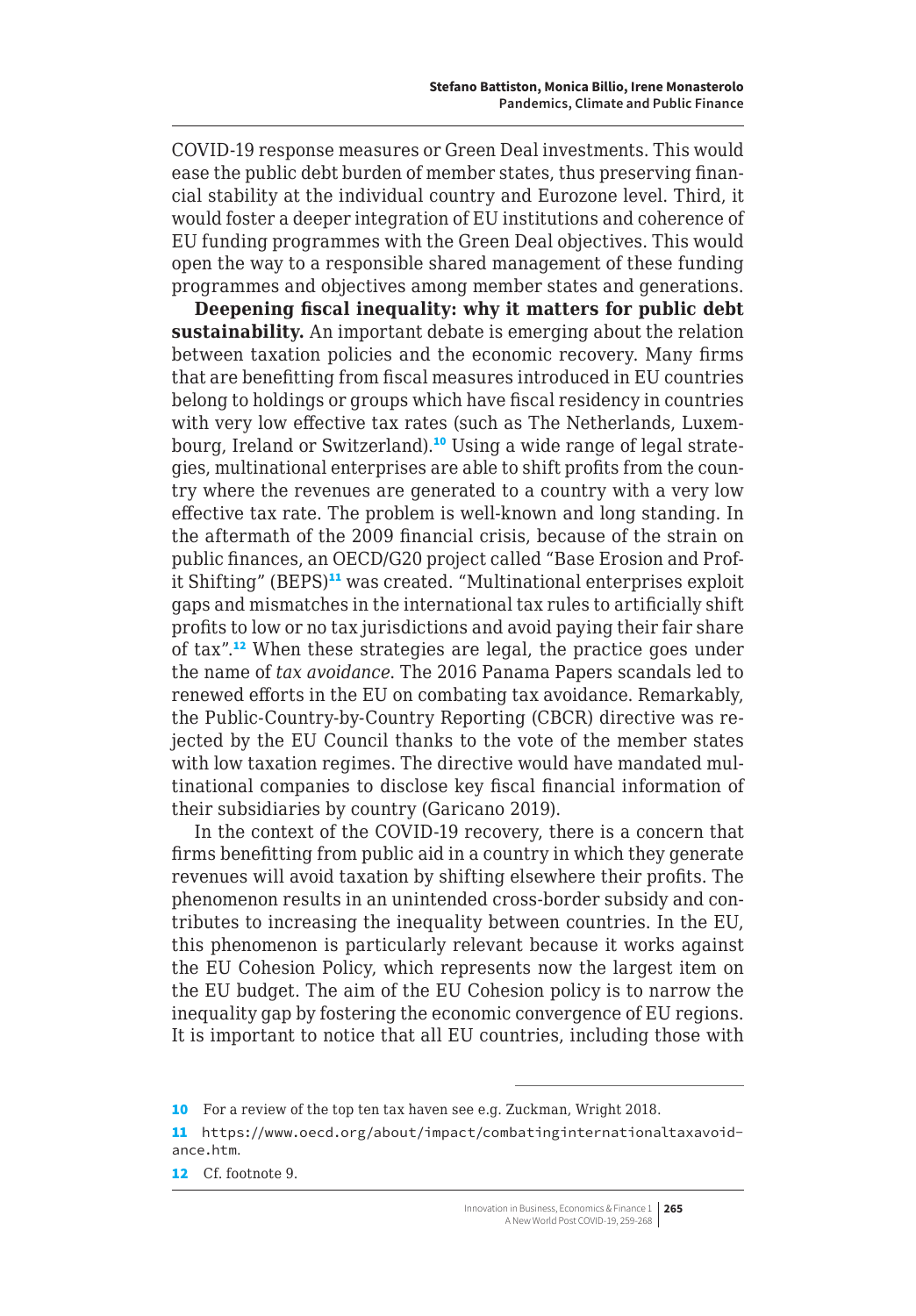<span id="page-7-0"></span>low taxation, benefit from the EU Cohesion Policy. Conversely, even countries that are damaged by this fiscal dumping (e.g. Italy) largely contribute to the funds of the EU Cohesion policy. There is thus a double negative distributive effect.

### 5 Doing More and Better Does not Cost More: Policy Complementarity is a Matter of Understanding and Management

As we have discussed above, the fiscal and monetary policies introduced so far in the EU countries promote a 'business as usual' economic recovery. This is a short-term strategy that may jeopardise the mid-to-long-term environmental sustainability and financial stability objectives. In particular, the fiscal measures introduced so far hamper the climate policy measures and halt the already difficult progress on tax transparency. Indeed, the problem of reconciling taxation fairness, efforts to restart the economy and climate change have been recently explicitly discussed by the EU Commissioner for Economy.<sup>13</sup>

Perhaps, the most important thing to realise is that a short-term approach to the COVID-19 response that does not consider the climate and the taxation issues are more costly and less effective than tackling these issues together. Indeed, we can choose between financing now a carbon intensive economic recovery (i.e. supporting firms unconditionally to their decarbonization efforts) *and later* a low-carbon transition (thus paying twice), or to finance right away a green economic recovery (thus paying only once), exploiting creative destruction in the Schumpeterian sense. Similarly, governments can choose to give state aid to firms that engage in tax avoidance strategies. In this case, they will face the continued reduced income tax resulting from profit shifting (thus paying twice). Alternatively, they can choose to resolve this taxation policy issue right away and reduce tax income losses in the future (thus paying only once).

To conclude, strengthening the socio-economic resilience against future pandemics, as well as other future shocks, calls for recovery measures that are fully aligned to the objectives of the EU Green Deal and of the EU corporate taxation policy. Tackling these objectives together is more cost effective than addressing the COVID-19 crisis with short-term measures. Remarkably, because of the interconnectedness between climate risk, pandemic risk and financial risk (Monasterolo, Billio, Battiston 2020), this may be actually the only feasible way to build resilience to future crises.

<sup>13</sup> https://ec.europa.eu/commission/presscorner/detail/en/SPEECH 20 398.